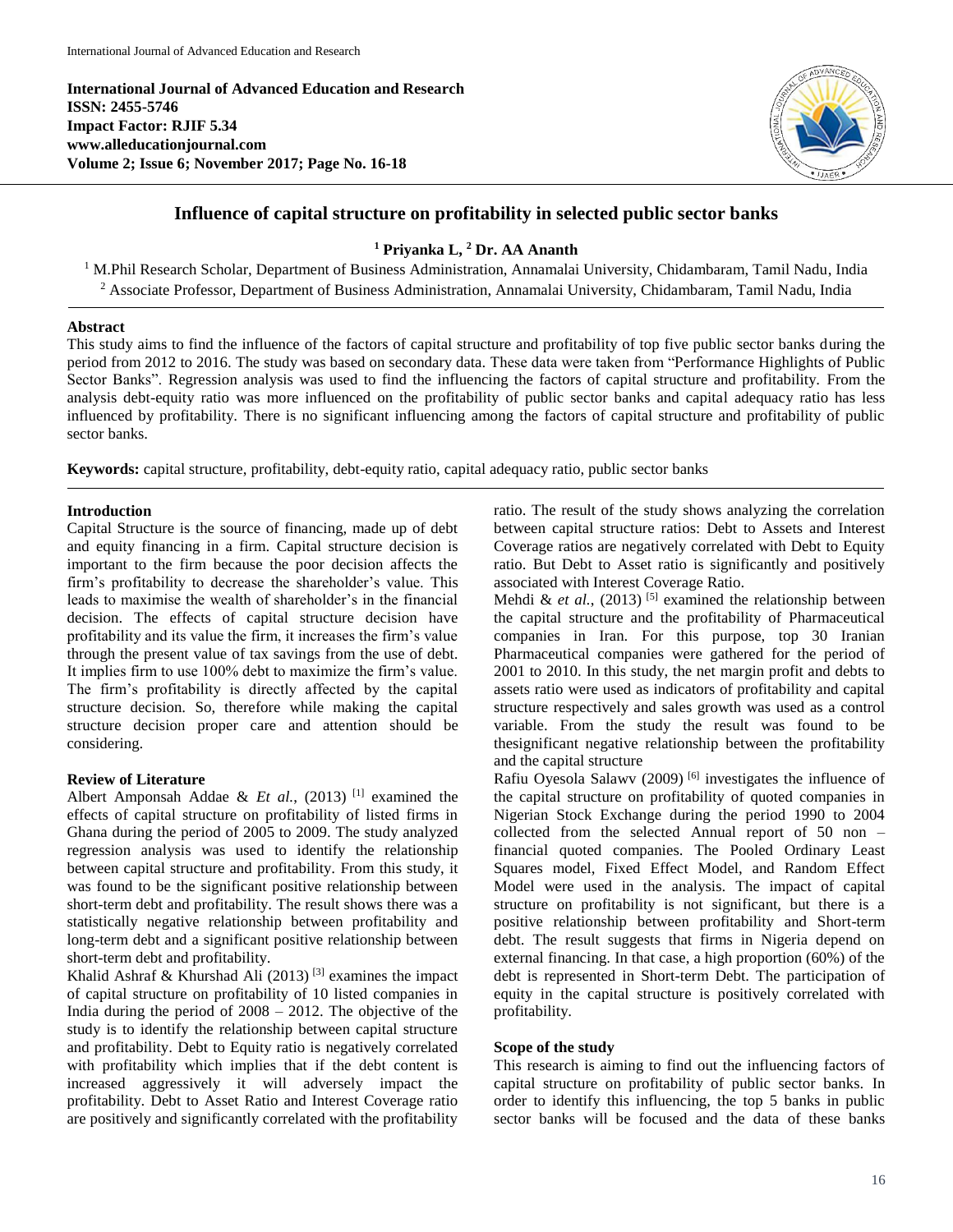during the period of 2012 to 2016 will be analysed. Afterwards, though the regression analysis how the factors of capital structure will be influencing profitability will be observed.

# **Objectives of the study**

To find out the influencing factors of capital structure on profitability of public sector banks.

#### **Research Methodology**

The present study was based on secondary data. These data is taken from "Performance Highlights of Public Sector Banks". The study sample consists of selected top five public sector banks ranking based on market capitalisation. The following five selected public sector banks are as follows:

- 1. State Bank of India
- 2. Bank of Baroda
- 3. Punjab National Bank
- 4. Central Bank of India
- 5. Canara Bank

# **Dependent Variables**

Return on Equity, Return on Assets, Investment Deposit Ratio, Credit Deposit Ratio, Spread Ratio, Operating Profit, Profit per Employee, Interest Income and Non-Interest Income.

#### **Independent Variables**

Debt-Equity Ratio and Capital Adequacy Ratio.

# **Period of Study**

The study period for 5 years from 2011-12 to 2015-16 have been collected for analysis.

### **Data Analysis and Interpretation Regression Analysis**

**H0:** There is no significant influence among the factors of capital structure and profitability of public sector banks. **H1:** There is significant influence among the factors of capital structure and profitability of public sector banks.

| <b>Banks</b>                | <b>R</b> Square | <b>F</b> value | <b>Debt-Equity Ratio</b> |          |                | <b>Capital Adequacy Ratio</b> |         |         |
|-----------------------------|-----------------|----------------|--------------------------|----------|----------------|-------------------------------|---------|---------|
|                             |                 |                | <b>Beta</b>              | t value  | <b>P</b> value | <b>Beta</b>                   | t value | P value |
| State Bank of India         | .198            | .247           | $-.676$                  | -.696    | .559           | .573                          | .590    | .615    |
| Bank of Baroda              | .081            | .088           | .304                     | .408     | .723           | .061                          | .082    | .942    |
| <b>Punjab National Bank</b> | .756            | 3.103          | $-1.081$                 | $-1.910$ | .196           | $-.292$                       | $-.516$ | .657    |
| Central Bank of India       | .517            | .071           | $-.184$                  | $-.350$  | .760           | .765                          | 1.451   | .284    |
| Canara Bank                 | .409            | .693           | $-1.501$                 | $-1.050$ | .404           | $-1.099$                      | $-.768$ | .523    |

**Table 1:** Influencing factors of Capital Structure and Profitability of Public Sector Banks

# **Interpretation**

From the above table indicates influencing factors of capital structure and profitability of public sector banks. The above table is clear that the beta value of Debt-Equity Ratio in State Bank of India (-.676), Bank of Baroda (.408), Punjab National Bank (-1.910) and Canara Bank (-1.501) has more influenced on profitability. And the beta value of Capital Adequacy Ratio in Central Bank of India (.765) is more influenced on profitability and found to be non-significant level respectively. But there is no significant influencing factors of capital structure and profitability of public sector banks. Here null hypothesis were accepted and alternative hypothesis were rejected.

#### **Findings**

- The R Square for State Bank of India is .198, Bank of Baroda .081, Punjab National Bank .756, Central Bank of India .517 and Canara Bank .409.
- F-Statistics of State Bank of India is .247, Bank of Baroda .088, Punjab National Bank 3.103, Central Bank of India1.071 and Canara Bank .693.
- Regression model of Punjab National Banks gives highest value of R Square .756 as compared to other banks and F Statistics is 3.103.
- Debt-Equity Ratio is found to have more influenced on profitability in State bank of India, Bank of Baroda, Punjab National Bank and Canara Bank.

 The outcome of regression analysis there is no significant influencing factors among the capital structure and profitability of public sector banks. So null hypothesis was accepted.

#### **Suggestion**

It is suggested that the above Public Sector Banks debt-equity ratio has influenced more on profitability. Capital Adequacy Ratio was influenced by profitability only in Central Bank of India. The Capital Adequacy Ratio measures how much capital a bank has. While this falls, the bank has to borrow money. It is very costlier than the banks' own capital. If the banks to do the maintain sufficient capital it could unexpected losses and will improve the profitability of banks.

#### **Conclusion**

This study aims to investigate the influencing factors among the capital structure and profitability of public sector banks. The study covered top 5 public sector banks over the period of 2012-2016.From this study it would be concluded that there is no significant influencing factors among the capital structure and profitability of top five public sector banks.

### **References**

1. Albert Amponsah Addae, Michael Nyarko-Baasi, Daniel Hughes. The Effects of Capital Structure on Profitability